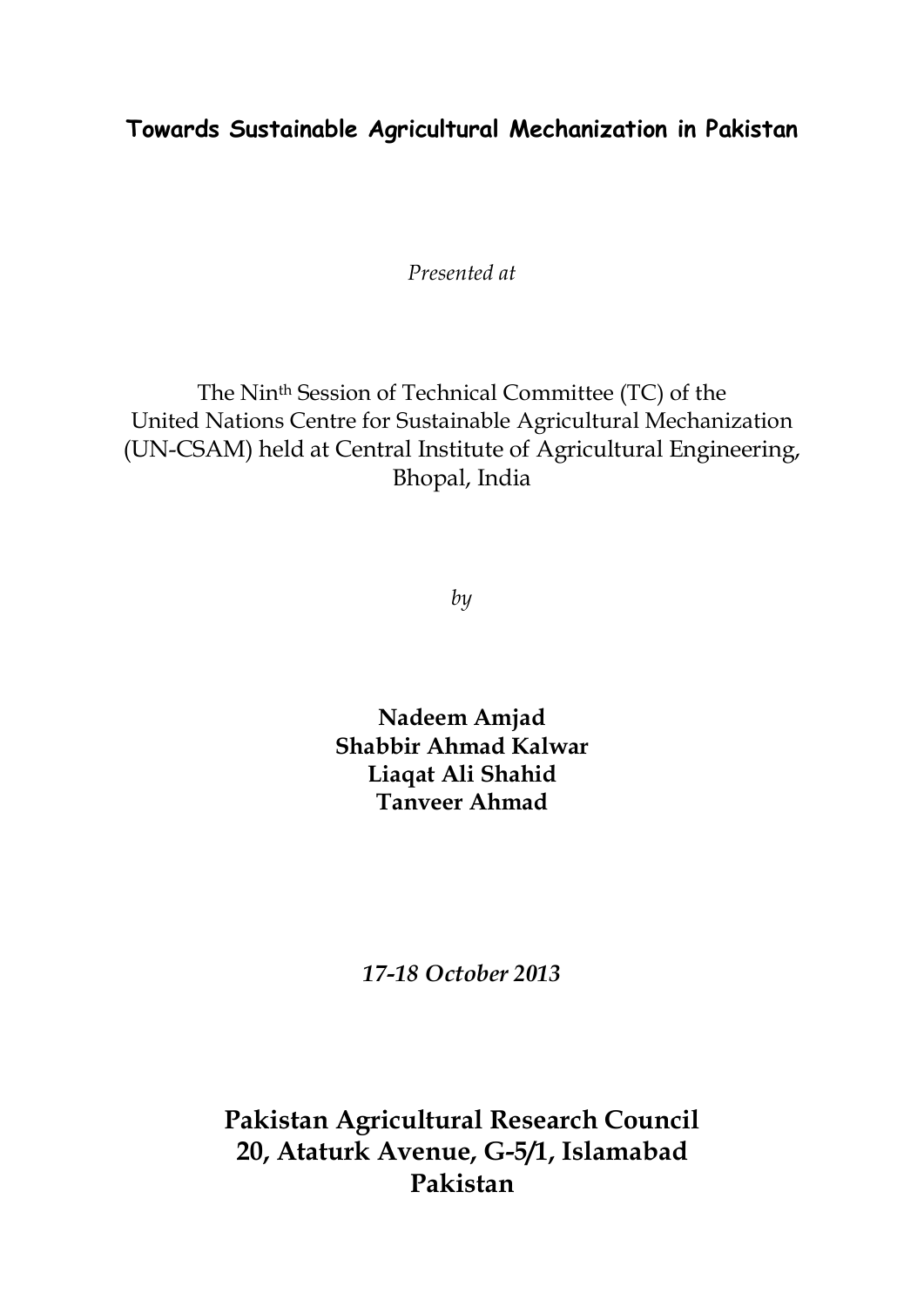## **Towards Sustainable Agricultural Mechanization in Pakistan**

## **1. Country Profile**

The Islamic Republic of Pakistan is an ancient civilization, although its political boundaries were drawn only sixty six years ago, when it gained independence on 14 August 1947. Initially comprising East and West Pakistan, separated by 1770 kilometers of India, its present territory since December 1971 is confined to the former West Wing, which has a total area of 79.61 million hectares<sup>1</sup>. It mainly comprises of four provinces i.e. Balochistan, Khyber Pakhtunkhwa, Punjab and Sindh. Pakistan lies between the latitudes of 23030' and 36045' North and between the longitudes of 61<sup>0</sup> and 75<sup>0</sup>31' East. This territory is a region of diversified relief, with mountains to the north and west, and arid and semi-arid expanses to the south and east. Down in the centre is a flat fertile plain, fed by the Indus and its tributaries. Beneath the northern part of this plain, hydrologist found a huge fresh water lake, equal in volume to ten times the annual discharge of the rivers flowing above. The Indus plain has the largest canal irrigation system in the world, making cultivation possible despite scanty and erratic rainfall and ranges of extreme temperature2.

Pakistan is bound by Himalaya, Karakoram and Hindukush mountain ranges in the north which host the world's largest ice reserves. These mountains are the water tanks over the roof, which provide water to the reservoirs. Climatically Pakistan, located in the north of the tropic of cancer, possesses a great range of diversity, from some of the hottest in the world in the Jaccobabad and Sibbi districts to the snowy cold of Laddakh and Balochistan. In the plains, minimum temperature in the month of January varies from  $4^{\circ}C$  to  $15^{\circ}C$  and June/July from  $25^{\circ}C$  to  $30^{\circ}C$ . The maximum temperature in January varies from 17<sup>0</sup>C to 24<sup>0</sup>C and in June/July from 32<sup>0</sup>C to 45<sup>0</sup>C. Jaccobabad has even recorded an absolute maximum of 530C. Pakistan suffers from a general deficiency of rainfall. Under the influence of the troughs of westerly waves as well as frontal systems, the northern half of Pakistan receives substantial rainfall over low elevation plains and snowfall in mountainous regions during winter season. Summer adds monsoon to Pakistan which contributes about 60% of the annual total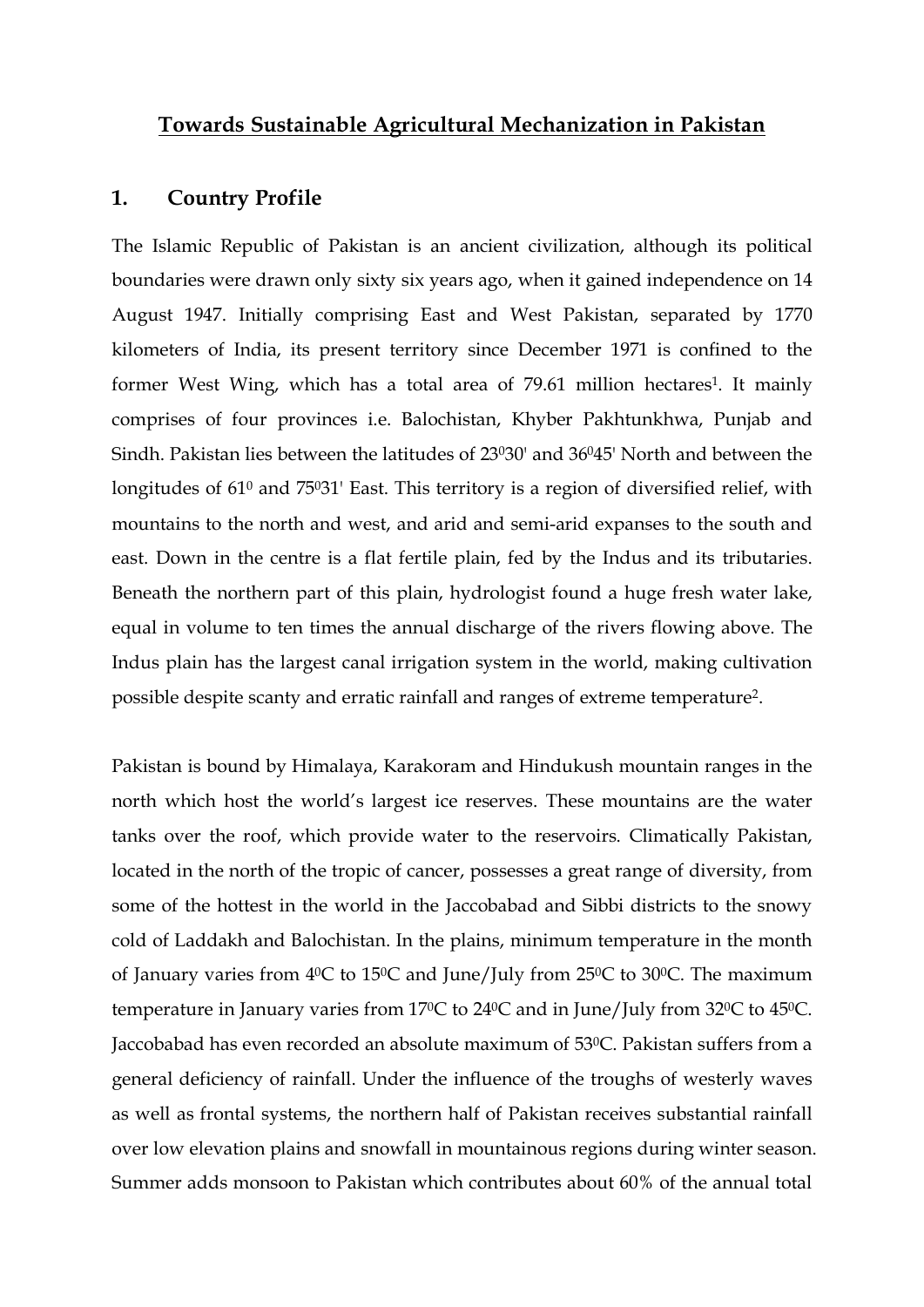precipitation from July to September3. In the plains, rainfall varies from 127 mm in upper Sindh to 1250 mm in the Himalayan sub-mountain areas.

The population in Pakistan, since its inception in 1947 has multiplied more than five times to 184.35 million on 1 July 2013 whilst the production of wheat, a staple food crop has increased only three fold4. The gap between food supply and demand requires concerted efforts to increase agricultural production with a view to ensure self-sufficiency in food commodities besides contributing to food and nutritional security for all in the country.

Despite movements of people from farms to cities, the country remains predominantly rural. A little under two thirds of the country's population lives in rural areas. The literacy rate in Pakistan which was estimated at 58 percent (70 percent male and 47 percent female) during 2011-2012 is still behind other countries of the region<sup>1</sup>.

Pakistan's economy is characterized by; a predominance of agriculture; a strong industrial base with a large domestic market and an ample supply of skilled human resource. In general, Pakistan enjoys a well-developed physical infrastructure and good communication facilities.

## **2. Agriculture**

Agriculture is the single largest sector and driving force of Pakistan economy. In 1947, agriculture was dominant sector of the country and contributed 53 percent to the gross domestic product (GDP). Its share in the GDP has fallen considerably since then, while the share of manufacturing, construction and services has risen. Although agriculture's share in the GDP has declined considerably between 1949-50 and 2012-2013, from 53 percent to nearly 21.4 percent, it remains leading sector of the economy. Employment share of agriculture has declined by far less (from 66 percent to 45 percent) over the same period<sup>1</sup>.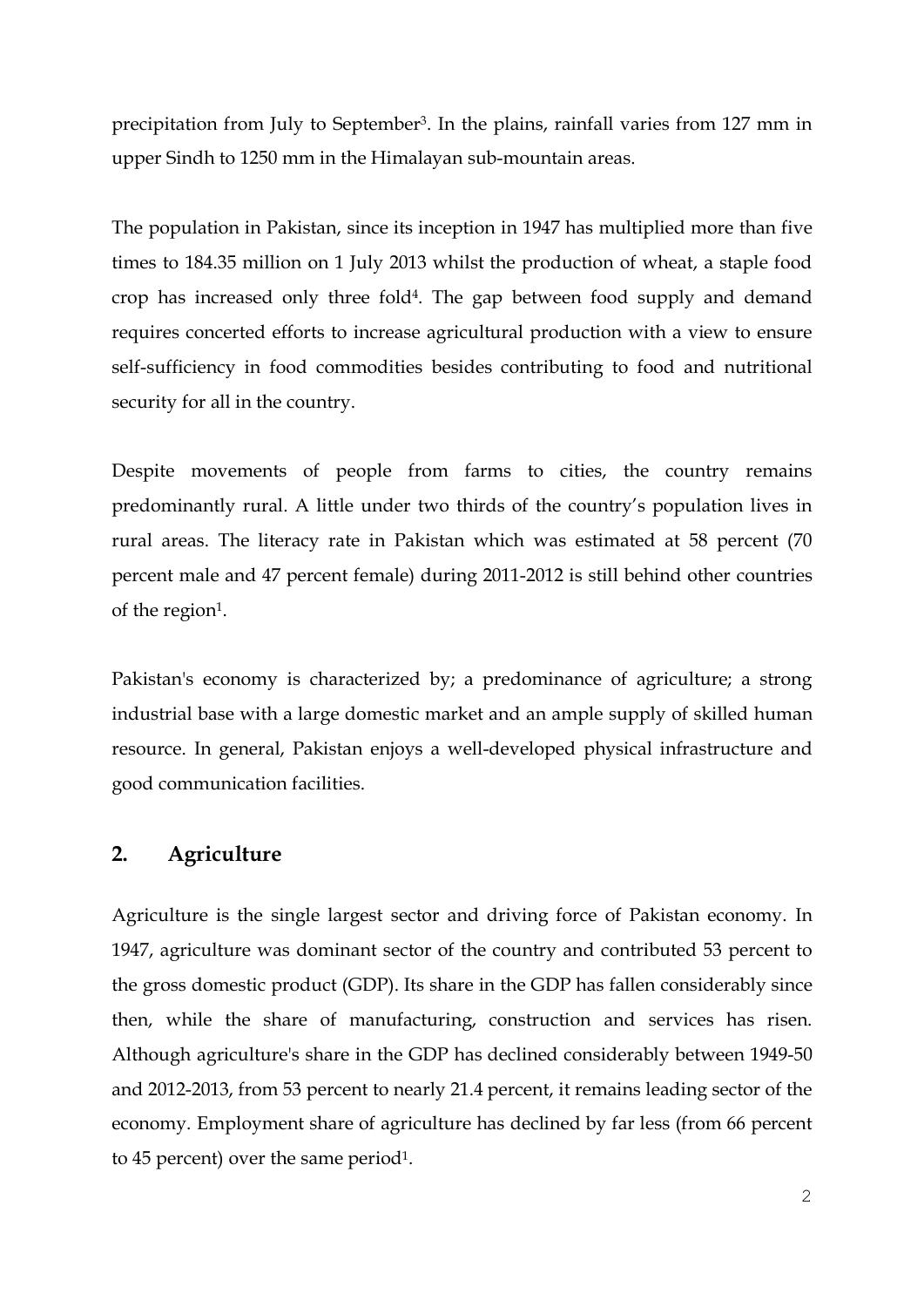Agriculture and agro-based products also account for approaching two thirds of the total foreign exchange earnings from exports. They supply many of the major industries with raw materials and consume around one third of the industrial finished goods. In terms of contribution to national income, employment, markets for industry and supply of raw materials or products for export, agriculture remains the foundation of Pakistan's economy1,4.

The total geographical area of Pakistan is 79.61 million hectares, out of which Balochistan, Khyber Pakhtunkhwa, Punjab and Sindh Provinces have 34.72, 10.17, 20.63 and 14.09 million hectares areas, respectively. **Table 1** gives the land utilization statistics of Pakistan. Pakistan's agriculture mainly depends on the canal irrigation system. Out of the total cultivated area of 22.05 million hectares, 18.92 million hectares (86 percent) are irrigated and the balance 3.13 million hectares (14 percent) are rainfed4.

**Table 1: Land Utilization Statistics of Pakistan, 2011-20124**

|                       |                       |             |      |                                                                            |       |                                                                        |               |                            |                   | <u>ivillitoit i lectares </u>               |
|-----------------------|-----------------------|-------------|------|----------------------------------------------------------------------------|-------|------------------------------------------------------------------------|---------------|----------------------------|-------------------|---------------------------------------------|
| Province              | Geographi<br>cal Area | $(4+5+6+7)$ |      | Total Area   Forest   Not Available   Culturable  <br>Area for Cultivation | waste | $\left  \text{Clutivated} \right _{\text{Current}}$<br>Area<br>$(8+9)$ | <b>Fallow</b> | <b>Net</b><br>Area<br>Sown | More Than<br>once | Area Sown Total Cropped<br>Area<br>$(9+10)$ |
|                       |                       |             | 4    |                                                                            | b     | 7                                                                      | 8             | q                          | 10                | 11                                          |
| Punjab                | 20.63                 | 17.54       | 0.50 | 2.81                                                                       | 1.71  | 12.52                                                                  | 1.69          | 10.83                      | 5.71              | 16.54                                       |
| Sindh                 | 14.09                 | 14.09       | 1.03 | 6.56                                                                       | 1.47  | 5.03                                                                   | 2.86          | 2.17                       | 0.85              | 3.02                                        |
| Khyber<br>Pakhtunkhwa | 10.17                 | 8.37        | 1.33 | 3.94                                                                       | 1.20  | 1.87                                                                   | 0.61          | 1.25                       | 0.50              | 1.75                                        |
| Balochistan           | 34.72                 | 17.80       | 1.41 | 9.84                                                                       | 3.92  | 2.63                                                                   | 1.52          | 1.11                       | 0.01              | 1.12                                        |
| Pakistan              | 79.61                 | 57.80       | 4.27 | 23.15                                                                      | 8.30  | 22.05                                                                  | 6.68          | 15.36                      | 7.07              | 22.43                                       |

Agricultural production is dominated by crop production. Wheat, rice, cotton and sugarcane are the principal crops. Wheat crop is grown in Rabi (winter) along with oilseeds, coarse grains and pulses. The most important Kharif (summer) crops are cotton and rice, depending upon the ecological zone. The busiest periods in farming occur between April and June, and October and November, when harvesting of the major crops overlaps with land preparation for the next crop. The power and labor constraints are felt most severely where water availability permits double cropping on the same land. The area, production and yield of the four major crops are given in

 $(Millian Hcenter)$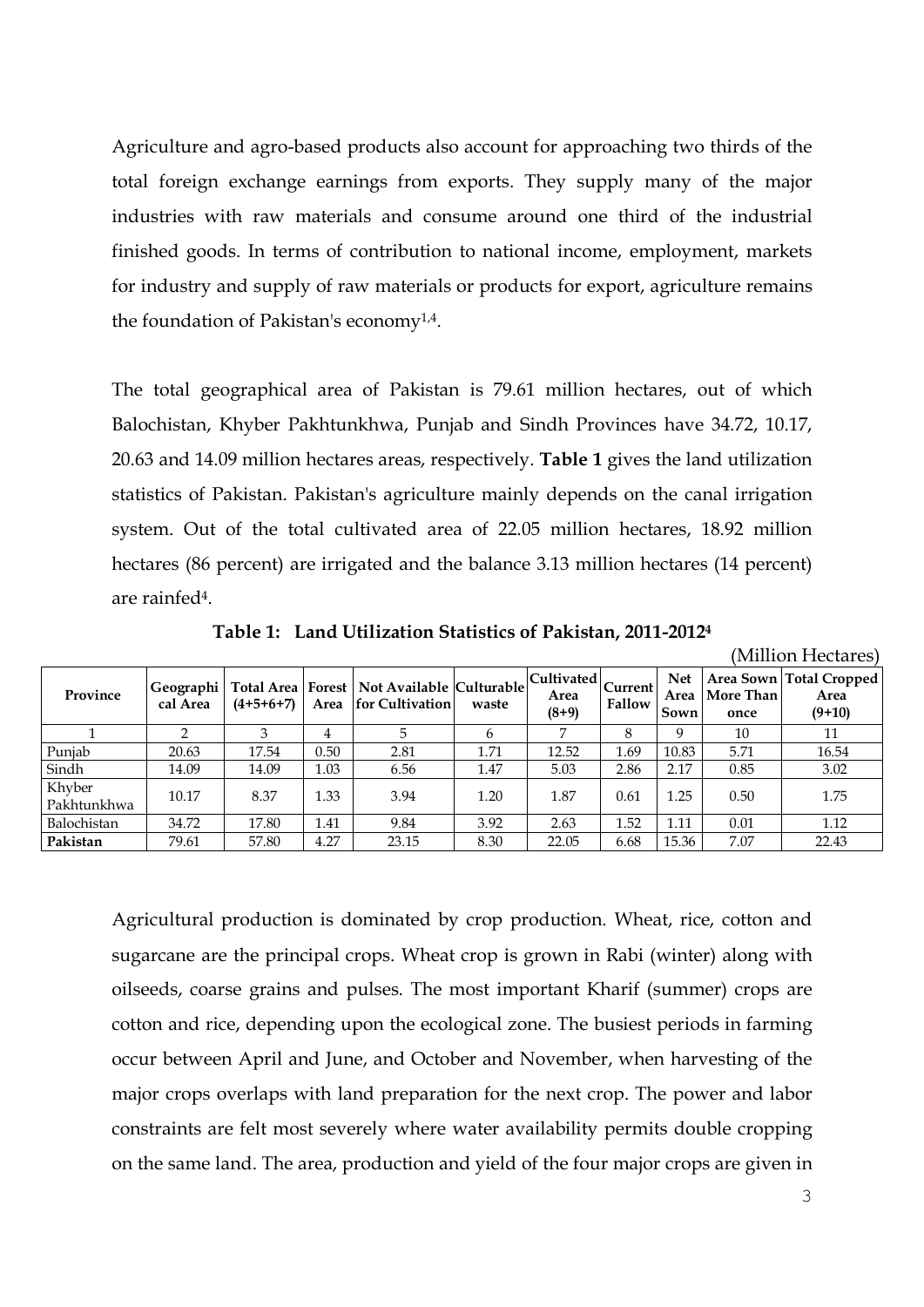**Table 2**. Over time, share of the cropped area accounted for various crops has changed (**Table 3**).

| Table 2: Area, Production and Yield of Major Crops, 2011-2012 <sup>4</sup> |                   |                             |                  |  |  |  |
|----------------------------------------------------------------------------|-------------------|-----------------------------|------------------|--|--|--|
| Crop                                                                       | Area<br>('000 ha) | Production<br>('000 tonnes) | Yield<br>(kg/ha) |  |  |  |
| Wheat                                                                      | 8649.8            | 23473.4                     | 2713.8           |  |  |  |
| Cotton                                                                     | 2834.5            | 13578.6*                    | $814.8**$        |  |  |  |
| Rice                                                                       | 2571.2            | 6160.4                      | 2395.9           |  |  |  |
| Sugarcane                                                                  | 1057.5            | 58396.4                     | 55221.2          |  |  |  |

 **Table 2: Area, Production and Yield of Major Crops, 2011-20124**

\*000 bales; \*\* Lint

|             |         |         |         | . .           |           | (Percent of cropped area) |           |
|-------------|---------|---------|---------|---------------|-----------|---------------------------|-----------|
| Crops       | 1959-60 | 1969-70 | 1979-80 | 1989-90       | 1999-2000 | 2009-2010                 | 2011-2012 |
| Food Grains | 54.8    | 58.3    | 56.0    | 54            | 56        | 58                        | 58        |
| Cash Crops  | 12.1    | 14.5    | 14.9    | 16            | 18        | 18                        | 18        |
| Pulses      | 11.6    | 8.0     | 8.1     | 7             | 6         | 6                         | 6         |
| Oilseeds    | 4.1     | 3.2     | 2.8     | 2             | 3         | 3                         | 3         |
| Vegetables  | 0.7     | 0.7     | 0.8     |               |           | റ                         |           |
| Condiments  | 0.3     | 0.3     | 0.6     |               |           |                           |           |
| Fruits      | 0.6     | 1.2     | 1.5     | $\mathcal{P}$ | 3         | 4                         | 4         |
| Others      | 15.8    | 13.7    | 15.1    | 17            |           | Q                         | 10        |

## **Table 3: Distribution of Cropped Area4**

N.B. Vegetables include Potatoes

Food grains : Wheat, Rice, Jowar, Maize, Bajra and Barley.

Cash crops : Sugarcane, Cotton, Tobacco, Sugar beet, Jute & Guarseed.

Pulses : Gram, Mung, Mash, Masoor, Mattar, other Kharif and Rabi Pulses.

Oilseeds : Rapeseed & Mustard, Sesamum, Groundnut, Linseed, Castorseed and other oilseeds.

Condiments : Chillies, Onion, Garlic, Coriander, Turmeric and Ginger.

## **3. Agricultural Mechanization**

## **3.1 Overview**

Agricultural mechanization is an important input in modern agriculture. It improves productivity of land and labor besides increasing cropping intensity and helping in timely crop stand establishment, cultural practices, harvests and reduction in postharvest losses. It also results in considerable savings of fodder and feed through a reduction in bullock population. Thus, a transition from subsistence to commercial farming can be achieved through diffusion of modern, efficient, cost-effective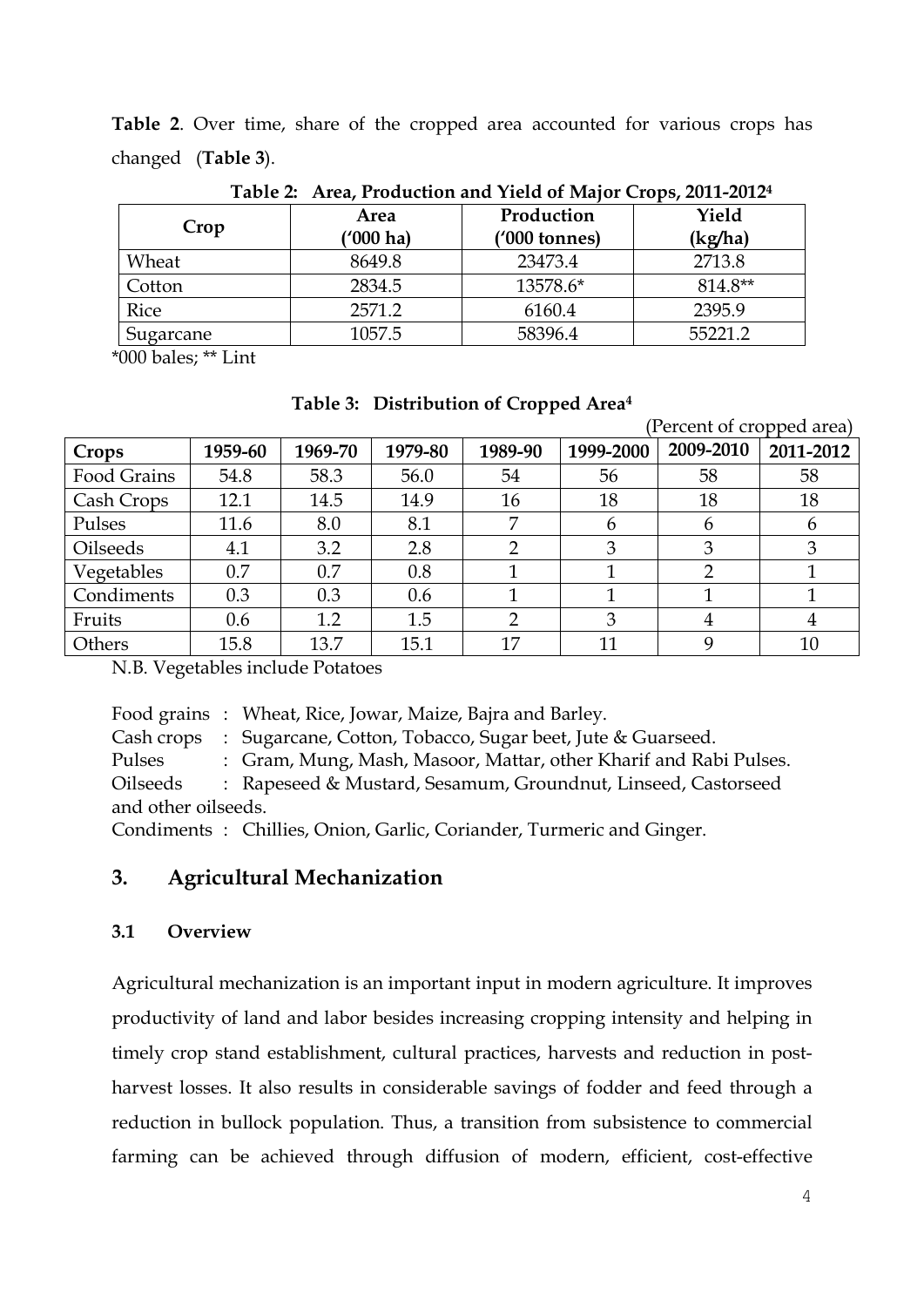mechanization technologies to the farming systems. The efficient use of scarce agricultural resources coupled with an accelerated agricultural mechanization is therefore, of extreme importance5.

Agricultural mechanization is selective in Pakistan and only those operations are mechanized for which there is constraint of labor or power or a combination of both. The effects of mechanization are overall positive. It has not only increased on-farm income and labor productivity but also generated off-farm employment in manufacturing, supply/servicing of agricultural machinery, supply of other inputs and post-harvest handling of increased agricultural production<sup>6</sup>.

The most popular forms of mechanization in Pakistan are; bulldozers, power rigs, tube wells and tractors with cultivators, wheat threshers, sprayers and trailers. Mould board plough and disc plough for deep tillage are gaining popularity. **Table 4** shows population of tractors and important tractor operated machinery available in the country according to census of 20047 compared with the censuses of 1975, 1984 and 1994. It reflects increasing trends of their use.

|                |                |            |                                |                                      |                       |                   |        |                | <b>Numbers</b>  |
|----------------|----------------|------------|--------------------------------|--------------------------------------|-----------------------|-------------------|--------|----------------|-----------------|
|                |                | Machinery  |                                |                                      |                       |                   |        |                |                 |
| Census<br>Year | <b>Tractor</b> | Cultivator | Mold<br><b>Board</b><br>Plough | Bar/<br><b>Disc</b><br><b>Harrow</b> | <b>Disc</b><br>Plough | Drill/<br>Planter | Ridger | <b>Trailer</b> | <b>Thresher</b> |
| 2004           | 401663         | 369866     | 40050                          | 23764                                | 29218                 | 70810             | 71338  | 242655         | 137270          |
| 1994           | 252861         | 236272     | 28413                          | 13233                                | 20372                 | 64126             | 10987  | 176412         | 112707          |
| 1984           | 157310         | 146863     | 7319                           | 8140                                 | 6355                  | 11251             | 4711   | 98787          | 78377           |
| 1975           | 35714          | 31619      | 2734                           | 2373                                 | 2938                  | 1174              | 1174   | 18074          | 5635            |

**Table 4: Ownership of Selected Tractor Drawn Machinery in Pakistan**<sup>7</sup>

Bulldozers and power rigs are operated and maintained by the public sector on subsidized rates to the farmers whereas tractors and other machines are owned by large and medium sized farmers themselves. The medium sized farmers generally provide their tractors and other farm machines on rental basis to their neighboring small farmers in addition to their own use.

 $(NT - 1)$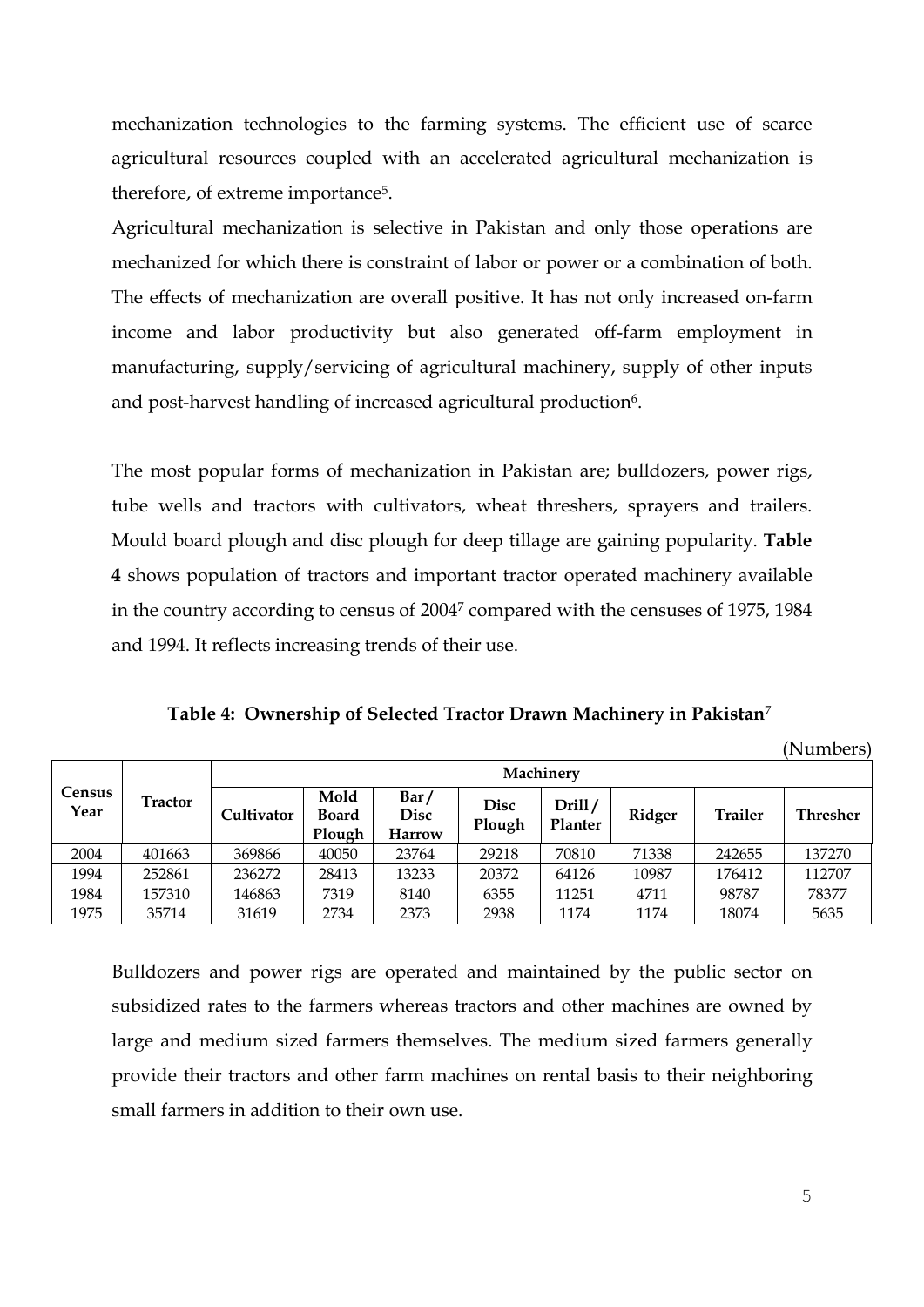The organizations dealing with the issues related to agricultural mechanization in Pakistan include: Ministry of National Food Security & Research; research and development institutions; agricultural machinery manufacturers; financial institutions; federal and provincial autonomous bodies; provincial directorates of agricultural engineering; and, agro-services. A National Board for Agricultural Mechanization (NBAM) headed by the Federal Minister of Food, Agriculture and Livestock was set up in 1981 with the mandate of advising the government in the formulation of agricultural mechanization policies and strategies. The NBAM has established two committees namely, Farm Mechanization Promotion Committee and Farm Machinery Standardization Committee. These are responsible for the introduction of suitable farm machines and development of farm machinery standards in the country, respectively.

### **3.2 Research and Development**

Agricultural mechanization has been recognized as a tool for modernizing agriculture. It involves introduction of appropriate agricultural mechanization technologies and their availability either through import or local manufacturing. Mechanization technologies imported from industrialized world may not suit as such due to differences in agro-climatic, agro-technologic and socio-economic conditions and thus need adaptations and indigenization in order to make these affordable by end-users, using available raw materials, skills and production techniques. Hence, Research and Development (R&D) in agricultural mechanization sector is imperative to derive maximum benefit<sup>8</sup>.

The need for R&D institutions on agricultural mechanization was established relatively late in Pakistan. Currently, Agricultural & Biological Engineering Institute (ABEI), NARC, Islamabad under Pakistan Agricultural Research Council (PARC) at Federal level, Agricultural Mechanization Research Institute (AMRI), Multan under Government of Punjab and Agricultural Mechanization Research Cell (AMRC), Tandojam under Government of Sindh are solely engaged in farm machinery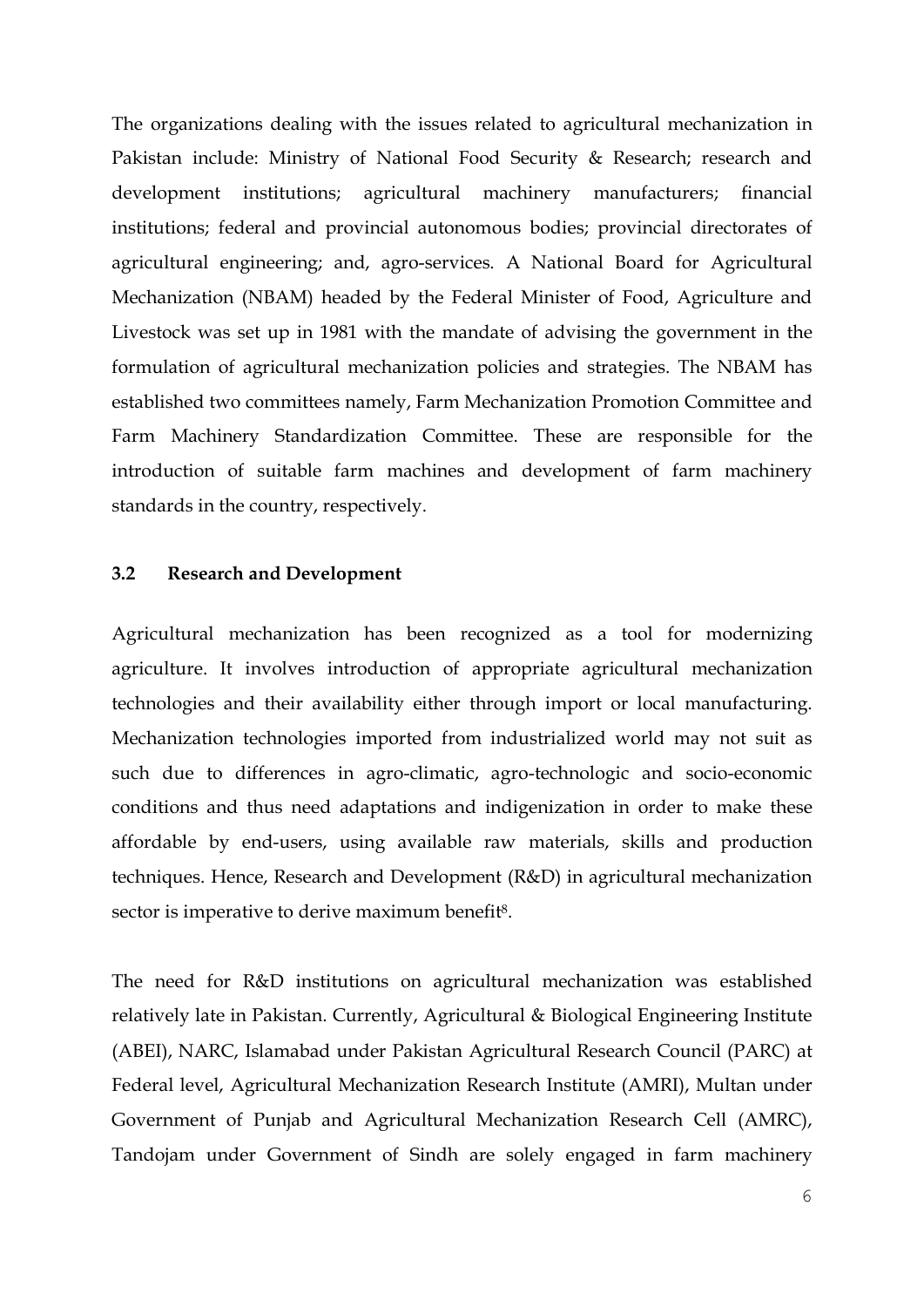research and development work. Furthermore, Centre for Agricultural Machinery Industries under Government of Punjab and Agricultural Light Engineering Program (ALEP), Mardan under Government of Khyber Pakhtunkhwa are engaged in farm mechanization promotion activities in the respective provinces.

Agricultural Universities located in the provinces of Balochistan, Punjab and Sindh and University of Engineering and Technology, Peshawar (Khyber Pakhtunkhwa) are also contributing in operational and academic research in the field of agricultural engineering. Tractor manufacturers and financial institutions are also playing an important role in promotion of agricultural mechanization in Pakistan.

ABEI and AMRI are involved in R&D, testing and evaluation of local and imported farm machines, adaptation of imported machines to suit local conditions, improvements in locally manufactured machines and rendering technical assistance to farm machinery manufacturers by providing engineering drawings, prototypes, professional services of engineers and technicians and arranging field demonstrations of the machines to the end-users. Both ABEI and AMRI have undertaken a considerable amount of work in developing/adapting farm machines<sup>9</sup> (Table 5). A number of machines like; seed drill, zero-till drill, reaper-windrower, wheat thresher, groundnut digger, groundnut thresher, maize sheller, potato digger, sunflower thresher, paddy threshers and sugarcane planter have been commercialized on large scale by local farm machinery manufacturing industry.

Faculties of Agricultural Engineering and Agricultural Engineering Departments of the Agricultural Universities are engaged mainly in teaching of undergraduate and post-graduate students. They are also conducting basic and applied research through graduate students.

In private sector, tractor manufacturers have made significant efforts in indigenization of tractors by deleting substantial quantities of imported components. Local manufacturing of tractors has not only saved foreign exchange but also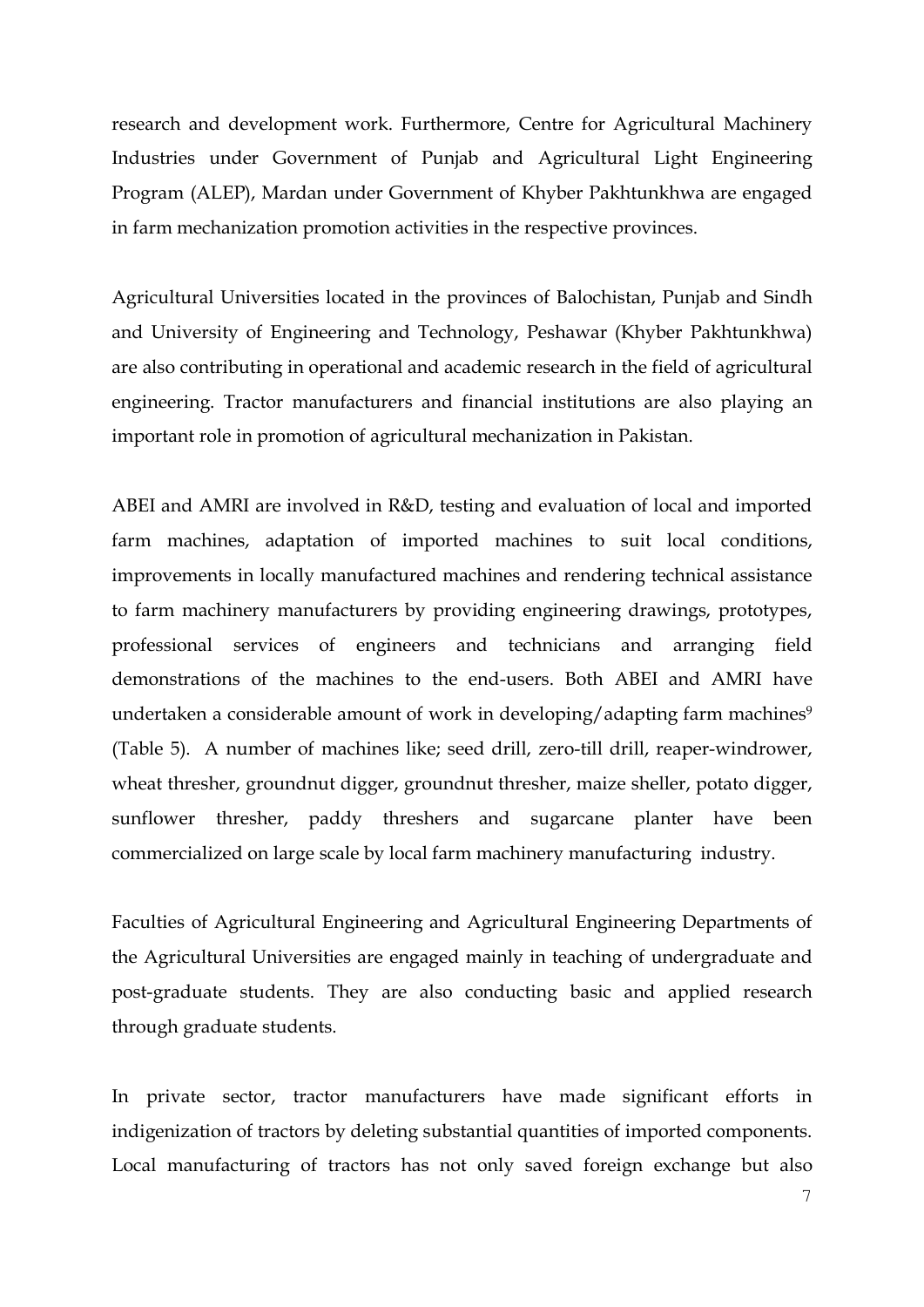provided employment opportunities by establishing assembly lines at tractor manufacturers' premises and through vending industries. There were five firms which were licensed in assembly/local manufacturing of tractors in collaboration with the foreign firms of different makes, namely; Massey Ferguson (MF-240 & MF-265/MF-375), Fiat (Fiat-480 & Fiat-640), Belarus (MTZ-50 & UMZ-6AKM), Ford (3600 & 4600) and IMT (540 & 560).

| Description            | Agricultural & Biological<br><b>Engineering Institute</b><br>(ABEI), NARC,<br>Islamabad | Agricultural<br><b>Mechanization Research</b><br>Institute (AMRI), Multan |
|------------------------|-----------------------------------------------------------------------------------------|---------------------------------------------------------------------------|
| Mechanization          | Tractor front mounted                                                                   | Seed drills, planters,                                                    |
| technologies developed | reaper-windrower,                                                                       | ridger, bed shaper,                                                       |
| and commercialized     | groundnut digger,                                                                       | weeders, wheat thresher,                                                  |
|                        | groundnut thresher,                                                                     | rotary slasher, potato                                                    |
|                        | sunflower thresher, paddy                                                               | planter, groundnut digger,                                                |
|                        | thresher, pneumatic row                                                                 | maize sheller, rotary tiller,                                             |
|                        | crop planter, zero-till drill,                                                          | boom sprayer, fertilizer                                                  |
|                        | fertilizer band placement                                                               | spreader, axial flow pump,                                                |
|                        | wheat drill, canola                                                                     | seed cleaner grader, hand                                                 |
|                        | thresher, wheat straw                                                                   | dibbler, furrow                                                           |
|                        | chopper-cum-blower,                                                                     | bed/shaper planter, soil                                                  |
|                        | hand operated groundnut                                                                 | hard pan tester, bullock                                                  |
|                        | shellers, ABEI olive oil                                                                | drawn implements, and                                                     |
|                        | extractor, wood shredder,                                                               | mobile bhoosa chopper                                                     |
|                        | and Mobile seed                                                                         | and baler.                                                                |
|                        | processing unit.                                                                        |                                                                           |
| Mechanization          | Rocket seeder, pto disk                                                                 | Power tiller, chain                                                       |
| technologies being     | plough, paddy                                                                           | trencher, fodder cutter bar,                                              |
| developed              | transplanter, vegetable                                                                 | sugarcane base cutter,                                                    |
|                        | planter, turmeric dryer,                                                                | pneumatic drill, rotary                                                   |
|                        | solar-cum- gas fired dryer,                                                             | ditcher, briquetter, ejector                                              |
|                        | mini seed cleaner cum                                                                   | pump, maize cob                                                           |
|                        | grader, flat bed dryer for                                                              | harvester, cheaper biogas                                                 |
|                        | canola, sunflower &                                                                     | planter, vegetable nursery                                                |
|                        | maize, date dryer, mango                                                                | transplanter, groundnut                                                   |
|                        | picking & pre-cooling                                                                   | sheller, rice thresher, seed-                                             |
|                        | technology harvester and                                                                | bed finisher, stubble                                                     |
|                        | nursery raising plant.                                                                  | shaver, and orchard                                                       |
|                        |                                                                                         | sprayer.                                                                  |

**Table 5: Salient Achievements of the R&D Institutions**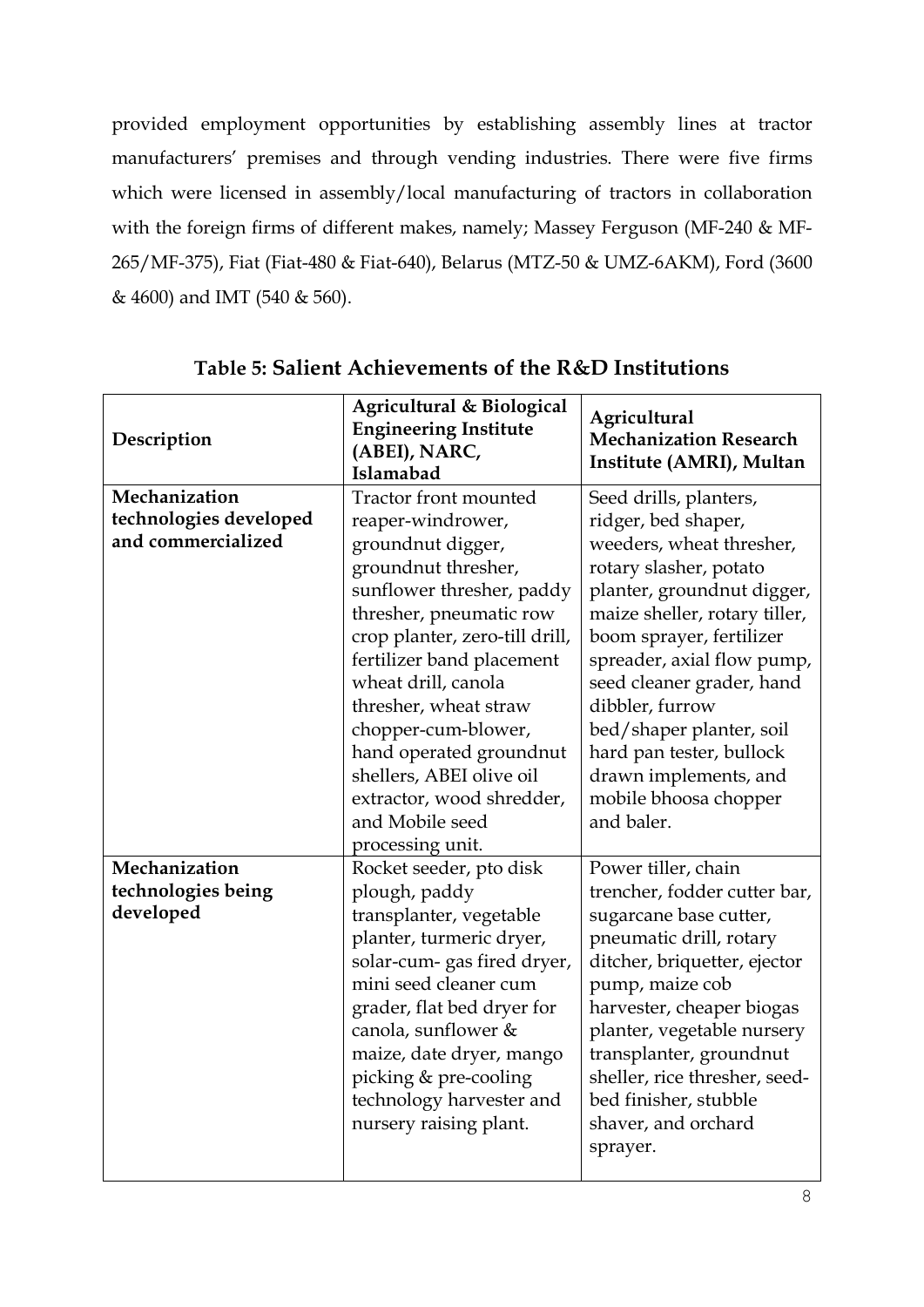There are however, two firms which are at present mainly engaged in tractor manufacturing and they have achieved around 85% deletion. The major issues of the tractor manufacturers include; allocation of insufficient resources for R&D of matching implements and limited effort for introduction of agricultural machinery other than tractors.

There were 15 farm machinery manufacturers in 1959. As a result of liberal government policies such as rebate in import duty for raw material, exemption of sales and income tax, their number increased to around 500. Local farm machinery industry is producing farm implements/machines for land development, seedbed preparation, crop stand establishment, inter-culture, harvesting and threshing, crop protection and farm produce haulage<sup>10</sup>.

## **3.3 New Mechanization Technologies Development Initiatives**

#### **3.3.1 Agricultural & Biological Engineering Institute (ABEI), Islamabad**

#### **ABEI Rocket Seeder**

The Zero-tillage drill has some limitations while sowing wheat in combine harvested paddy fields. It has therefore, been improved by incorporating innovative paddy stubble-cum-straw separating mechanism while sowing under a collaborative



project of the Australian Centre for International Agricultural Research, Canberra duly involving a local manufacturer. A technology package for raising crop with this machine has been developed and is being promoted by the ABEI. The machine is being commercialized through local agricultural machinery manufacturing industry. It is an energy-efficient, lightweight and compact machine by design.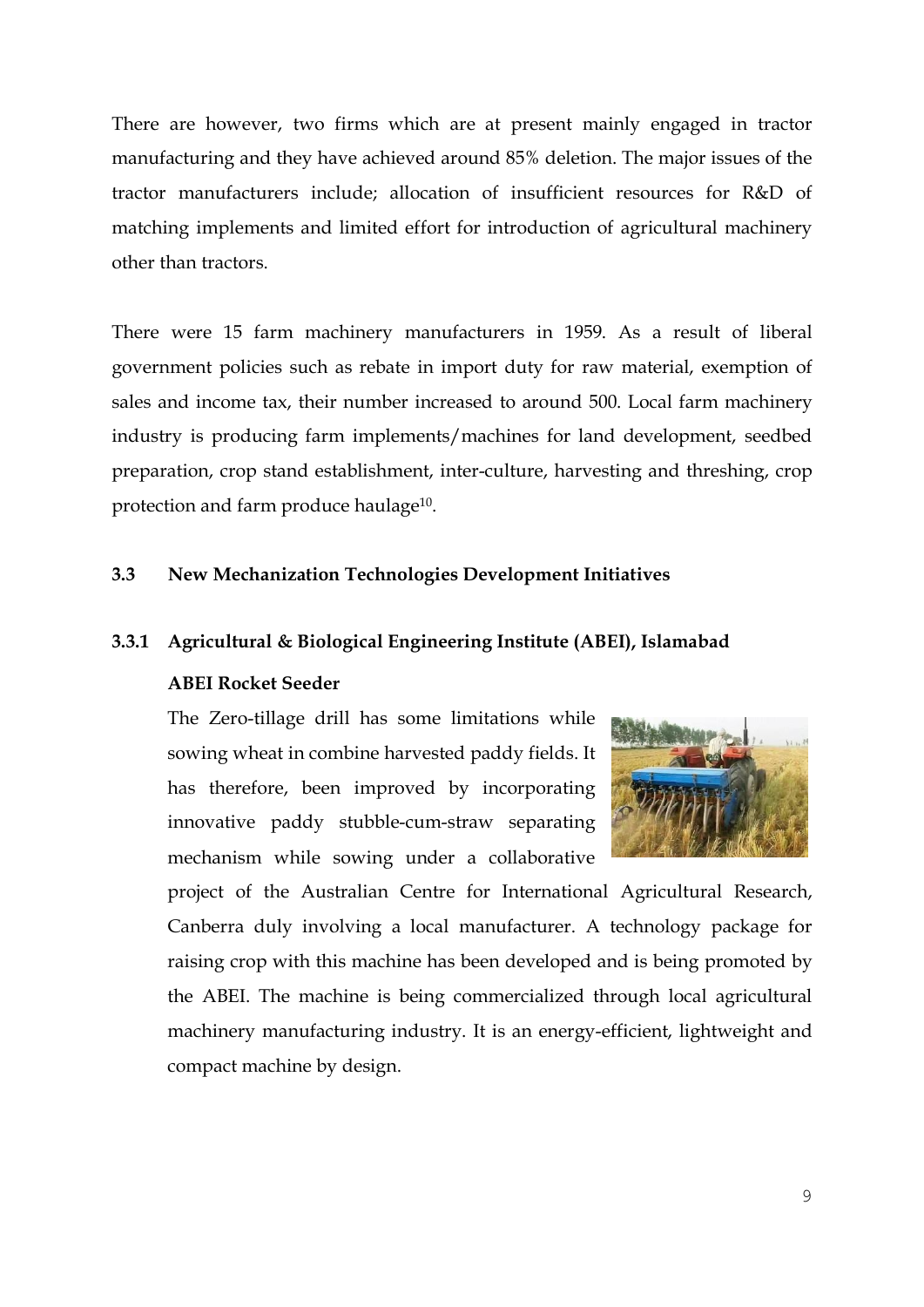#### **Fertilizer Band Placement Wheat Drill**

This machine has been designed and developed at ABEI for placing fertilizer (DAP) about 5 cm away and 5 cm deeper than the wheat seed in order to improve fertilizer use efficiency. Its field capacity is 0.5 ha/h. It saves 50% phosphate fertilizer as

compared to the broadcast method, and helps in achieving around 10% more yield. Farmers can get substantial financial benefit by using this technology.

## **Olive Oil Extractor**

The prototype unit of the adapted olive oil extractor was evaluated and demonstrated at farmers' fields in Punjab and Khyber Pakhtunkhwa Provinces in collaboration with Barani Agricultural Research Institute, Chakwal, the collaborative manufacturer,

Khyber Pakhtunkhwa Olive Promotion Project and other stakeholders. Test results indicated that the fruit processing capacity of oil extractor varied from 32 to 38 kg/h with total oil recovery ranging from 10 to 20 percent. The late harvested olive fruit yielded more oil recovery as compared to early harvested fruit irrespective of the variety. The mechanically extracted olive oil was graded as extra virgin in accordance with the world edible oil standards.

#### **Portable Small Seed Cleaner-cum-Grader**

A portable small seed cleaner-cum-grader was conceptualized and developed at ABEI. It is suitable for cleaning and grading small quantities of cereals, oil seeds, vegetables seeds, grasses, herbs and medicinal plants seeds. The cleaning and grading is

achieved by air classification and sieves, that can remove light & small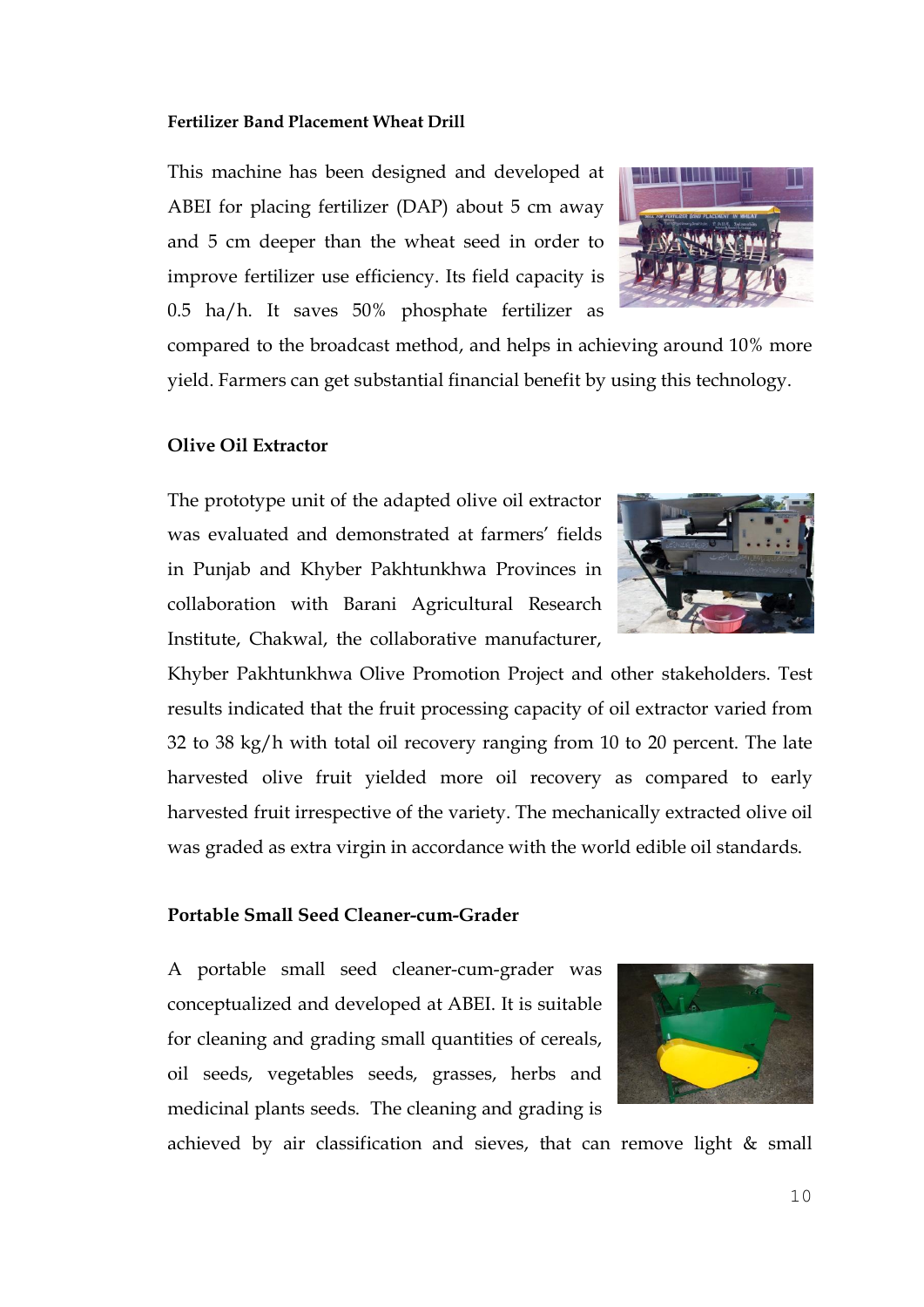impurities and at the same time shriveled/immature, damaged and nonviable seeds are separated. Different grades of seeds are obtained by changing the sieves. High germination rates are achieved using cleaned and graded seed by this grader. The output capacity of this 0.746 kW electric motor driven machine is estimated as 150 kg/h in case of wheat.

#### **Flat-bed Dryer for Groundnut and Ear-corn**

The Flat-bed dryer is being adapted at ABEI Prototype Workshop for groundnut and ear-corn drying. Drying rates for groundnut and ear-corn were estimated as 4 and 1 percentage points per hour, respectively. Groundnut and ear-corn grain



drying with this machine is comparatively is less costly as compared to traditional drying.

#### **Mango Picking & Pre-cooling Technology**

The loss during manual picking of mango in Pakistan is about 30% which affects its quality and demand in international market. This technology has a potential of reducing considerably labour requirement (about 65%) and harvesting time



besides ensuring quality mango for world market. This would benefit the farmers besides helping in improving economy of the country through export of quality product. Picking capacity of the machine on an average was recorded to be 600 kg/h.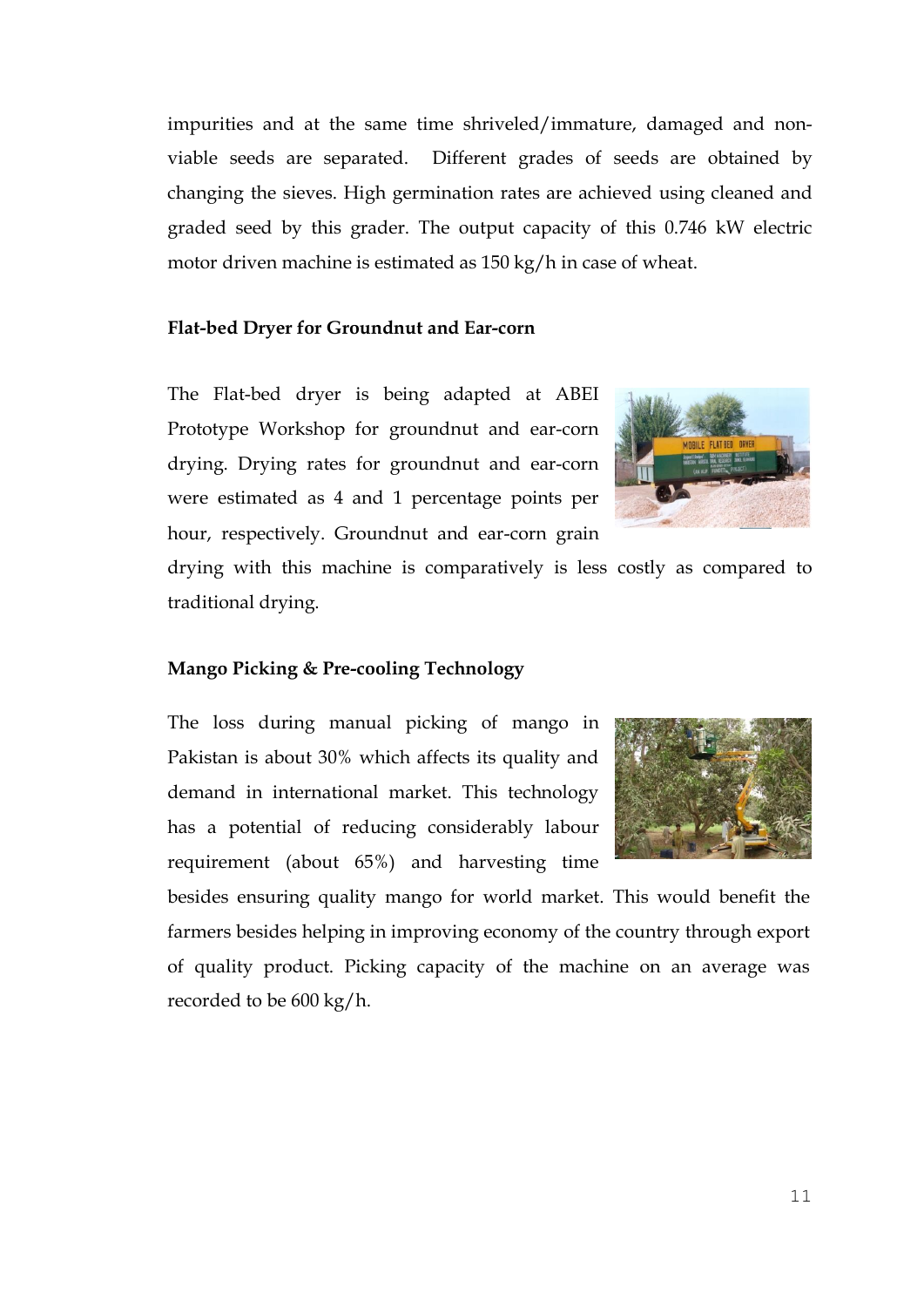## **Portable Bucket-type Milking Machine**

A mechanical milking system was developed for water buffaloes and cows. MoU was signed with a collaborative manufacturer. Technical assistance was rendered to the manufacturer for fabrication of a couple of prototype units at his premises. The



machine was tested on cows and buffaloes. It is capable to produce vacuum pressure upto 70 kPa. The vacuum pressure was adjusted to 44-46 kPa for water buffaloes and 42-44 kPa for cows. The pressure worked well for producing the required pulsation and continuous vacuum suction.

#### **Vegetable Planter**

This machine was developed for planting vegetable cash crops such as Peas and Okra. The row spacing and plant-to-plant distance can be adjusted as per requirement. The seed damage is negligible. Maintenance of the machine is easy as most of the



replacement parts are available locally. It is technically and economically a viable machine.

### **Turmeric Dryer**

A batch-type turmeric dryer was designed and developed for drying turmeric produce in the field after harvesting. Preliminary field testing of the unit was done during harvesting season in 2013. The machine consisted of five major components;



namely heating source (diesel burner), heating unit (heat exchanger), drying chamber, turmeric collectors (trays) and fan/blower. The drying capacity of the machine is about 1.5 tons per batch.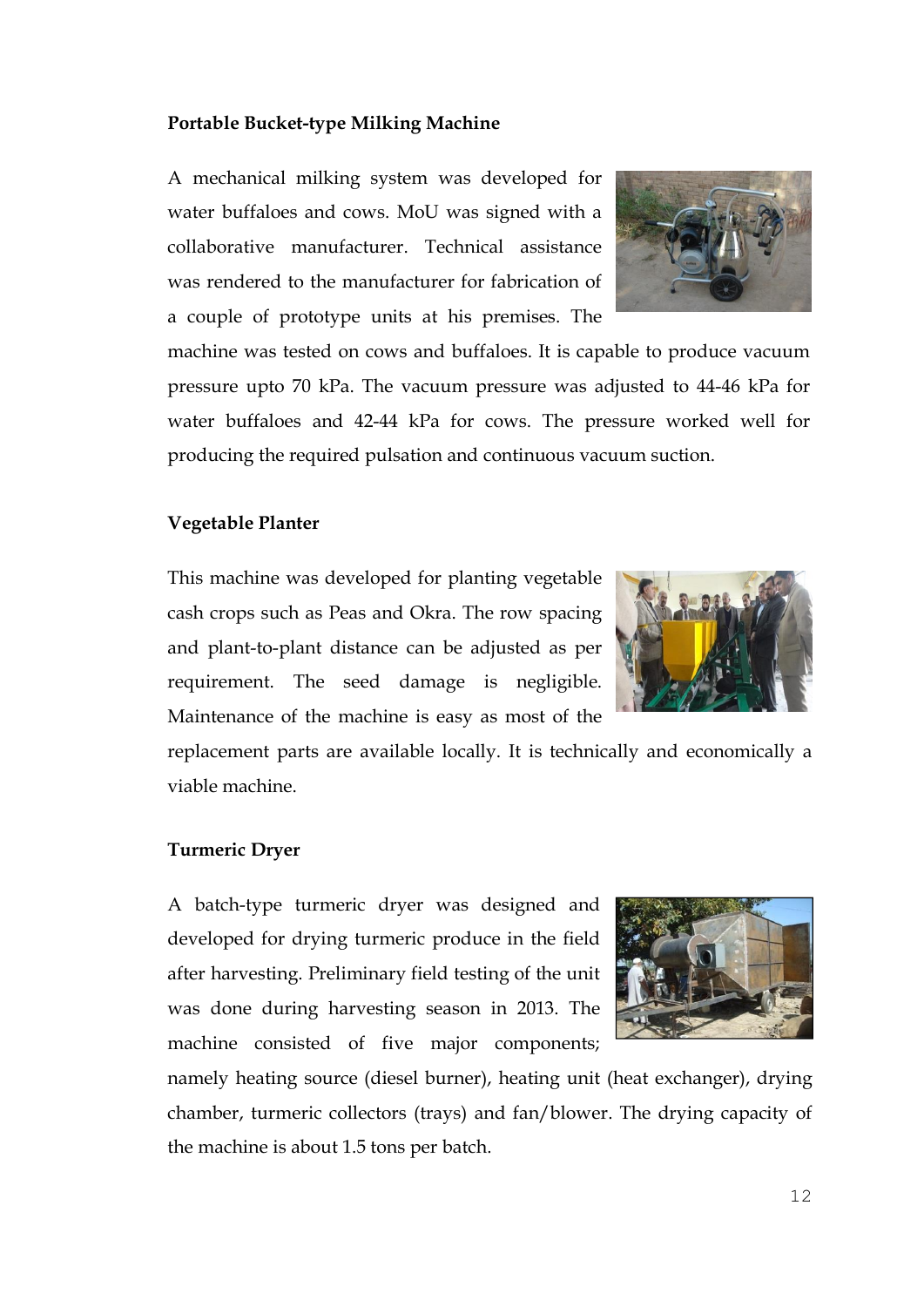## **3.3.2 Agricultural Mechanization Research Institute (AMRI), Multan11**

## **Seed Cleaner Grader**

AMRI Seed Cleaner Grader is used to clean and grade seeds of crops like wheat and paddy. This machine is operated by either a 50 hp tractor pto or 2 hp electric motor. Cleaning process is done with the help of fan and sieves. This mobile machine has



an output capacity of 0.5 ton/h with >98% cleaning efficiency.

## **Rota Drill**

AMRI Rota Drill is used for sowing of wheat in manually harvested paddy fields. Seedbed preparation and sowing is done in a single pass. It saves time, energy and cost of production. Coulter tines are fitted which cut the crop residue and



ensure continuous metering of seeds. Field capacity of the machine is 0.4 ha/h with a 48 kW tractor. Due to timely sowing better yield can be achieved.

## **Air-Assisted Boom Sprayer (Foldable Boom)**

This spray machine has been designed and developed with the objectives to reduce the spray drift, minimize wind dependency and pesticide doses. Main advantages of this sprayer are to maximize field work rates and treatment timing. In



this sprayer, an axial blower is used to deliver air through a sleeve mounted above the boom and nozzles. The blower is operated by hydraulic motor which is driven through hydraulic pump of the tractor. Air from the sleeve produces a curtain which directs the sprayer cloud into the crop canopy and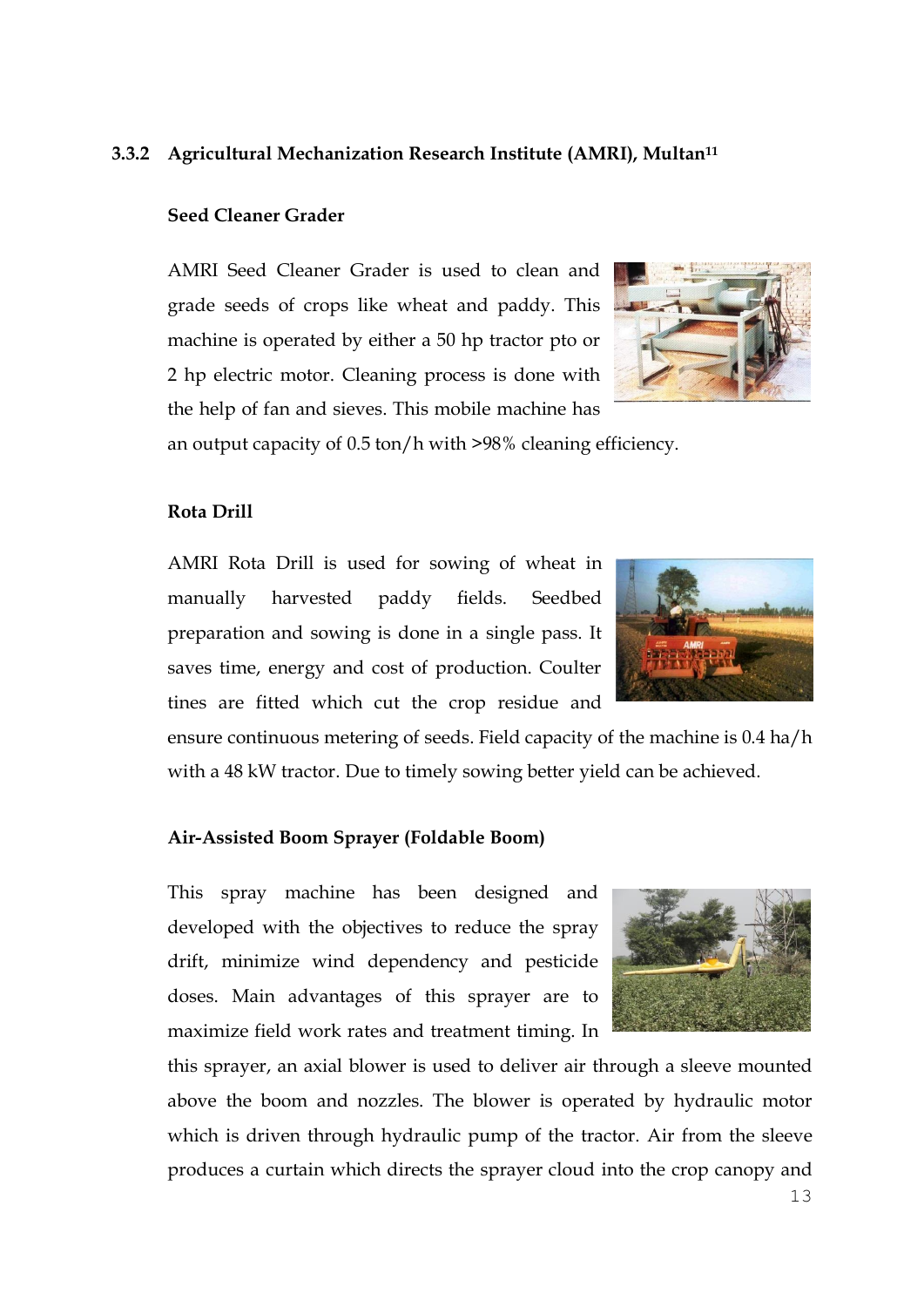reduces lateral displacement of the spray in a crosswind. The reduction in spray drift permits the use of nozzles with a finer sprayer or allows a faster forward speed. The other features are hydraulic jacks for boom height adjustment and folding on both sides mechanically without manual labour.

## Specifications

| Field capacity                  | $2.50$ ha/h           |
|---------------------------------|-----------------------|
| Power requirement               | 48 kW (64 hp tractor) |
| Effective boom swath            | 10.7 m (20 Nozzles)   |
| No. of nozzles / Nozzle spacing | 20 / 510 mm           |
| <b>Hydraulic Pump pressure</b>  | 60 bar                |
| Tank material                   | Fiber glass           |
| Tank capacity                   | 450 L                 |
| Pump output @ 3.0 bar           | 80 L/min              |

## **Orchard Sprayer (Cannon Type)**

This is a tractor rear mounted sprayer used especially for orchards. A high pressure air blast is generated with the help of a pto operated high speed blower. The air stream assists in breaking up the liquid into small particles, acts as a diluent to



prevent the drops from coalescing and serves as the vehicle to carry these fine droplets to the surface to be treated.

### Specifications

Field capacity 2.50 ha/h Power requirement 48 kW (64 hp tractor) Tank material Fiber glass Tank capacity 450 liters Pump output  $@3.0$  bar 60 L/min Effective swath 40 m

## **Liquid Fertilizer Applicator**

AMRI liquid fertilizer applicator is used for applying fertilizer in the form of liquid, which injected directly to the root zone of the crop. It

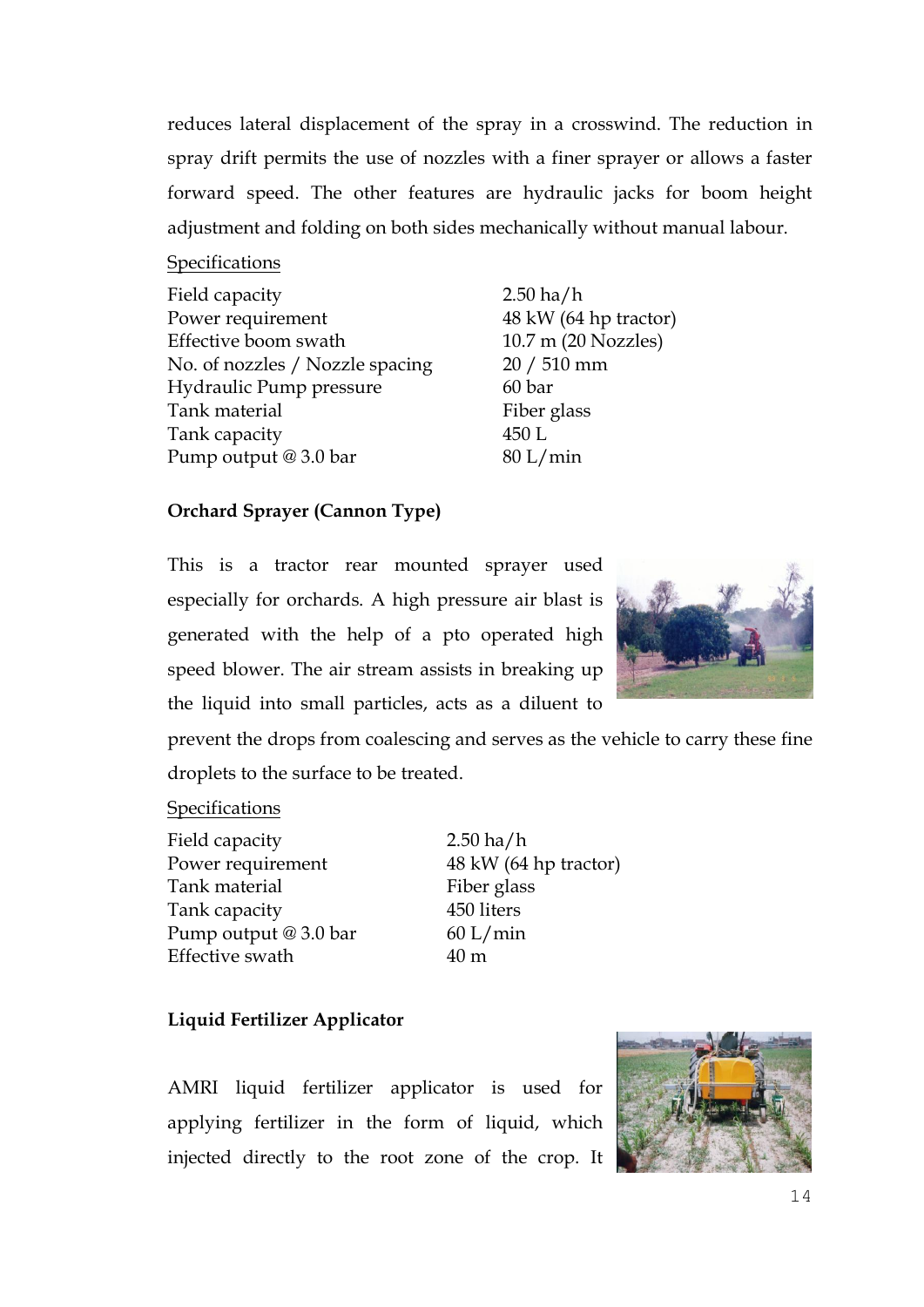improves the application efficiency without any wastage while conventionally fertilizer is applied with drill or the broadcast method. In both cases, significant fertilizer loss occurs.

#### Specifications

| Field capacity      | $0.75$ ha/h           |
|---------------------|-----------------------|
| Power requirement   | 37 kW (50 hp tractor) |
| Tank capacity       | 500 lit.              |
| Nos. of discs       |                       |
| Nos. of injectors   |                       |
| Row to row distance | 762 mm                |
|                     |                       |

### **Sugarcane Ridger**

Sugarcane ridger is a tractor rear mounted implement. It is used for making ridges for manual planting of sugarcane crop. It is also used for earthing up of sugarcane crop along-with weeds eradication which results in high crop yield. The



implement cover 2 rows and the fertilizer attachment is optional.

#### Specifications

Field capacity 0.4 ha/h Row spacing 1220 mm Fertilizer box capacity 100 kg

Power requirement 45 kW (60 hp or above)

## **Stubble Shaver**

This is a tractor rear mounted pto driven machine used for sugarcane ratoon crop. It is used to shave the crop just below the ground level which helps in increasing crop production besides controlling borers of sugarcane.



Specifications

Field capacity 0.4 ha/h Working width 1500 mm

Power requirement 37 kW (50 hp or above)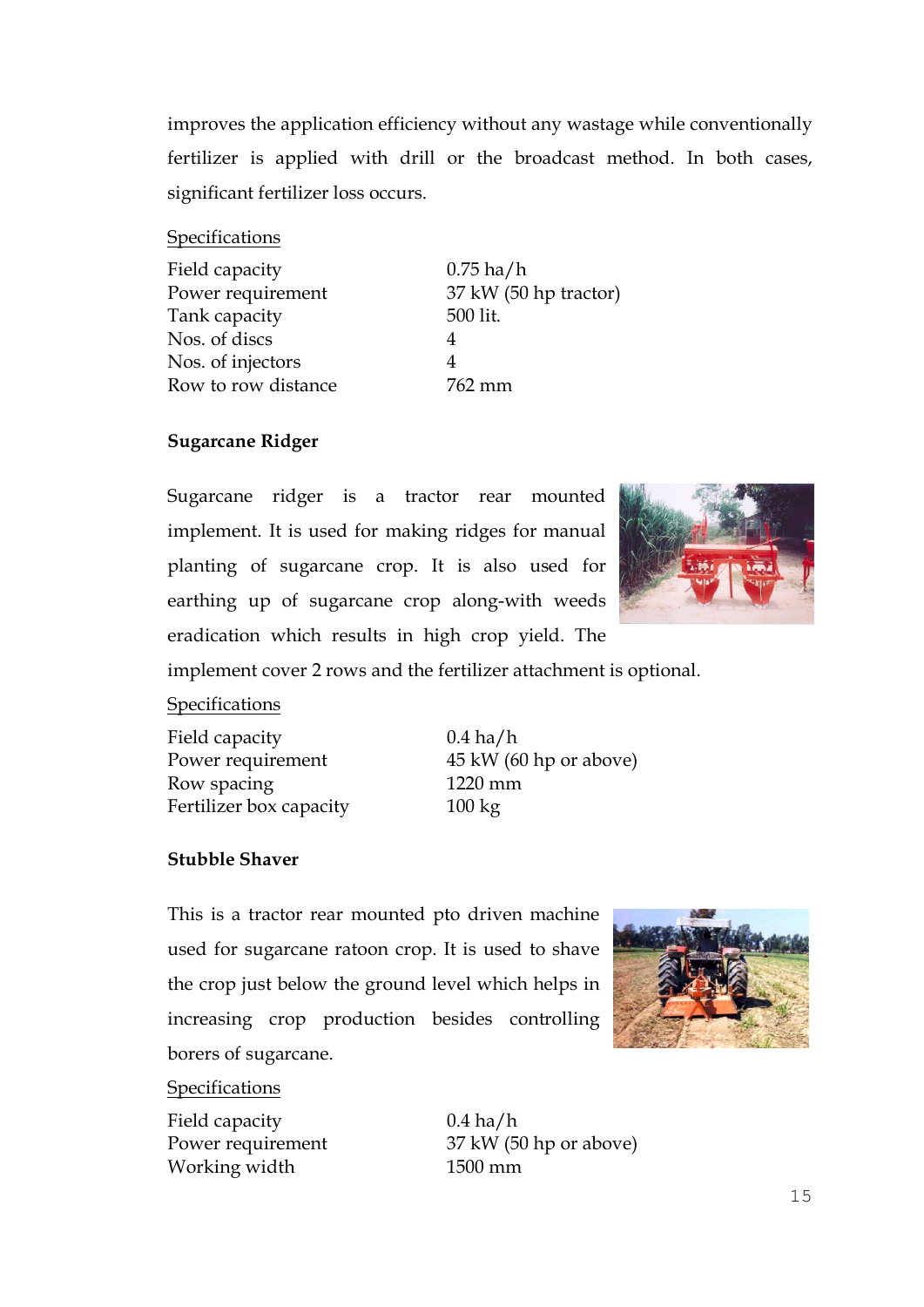| No. of blade | 12            |
|--------------|---------------|
| Blade speed  | 1000-1100 rpm |
| No. of rows  |               |

## **Fodder Cutter (Lower Gear Drive Type)**

This is a tractor rear mounted pto driven machine having two drums and three double edged cutting knives on each drum. The pivoted blades are securely mounted on the disc, which cut the fodder through impact action. This can be used for cutting



of rabi & kharif fodders. The harvested fodder can easily be collected subsequently.

**Specifications** 

Field capacity 0.25 ha/h Power Requirement 37 kW or above Working width 1220 mm Blades speed 75 m/s

#### **3.4 Machinery Standardization**

Agricultural machinery manufacturers in Pakistan are producing machinery for a wide range of agricultural operations, each following its own design specifications depending upon availability of raw materials and customer requirements. This has resulted in marketing of a variety of non-standard agricultural machinery to the farmers. In the case of excessive wear and tear or damage to components of machinery, farmers generally find it difficult to repair or replace them. Replacement of parts is costly and farmers travel considerable distances to secure spares. The solution lies in availability, awareness and enforcement of standards relating to agricultural machinery in the country.

Pakistan Standards and Quality Control Authority (PSQCA) is the apex national standards body in the country. The main activities of PSQCA include; establishment and enforcement of Pakistan standards, registration of inspection agencies and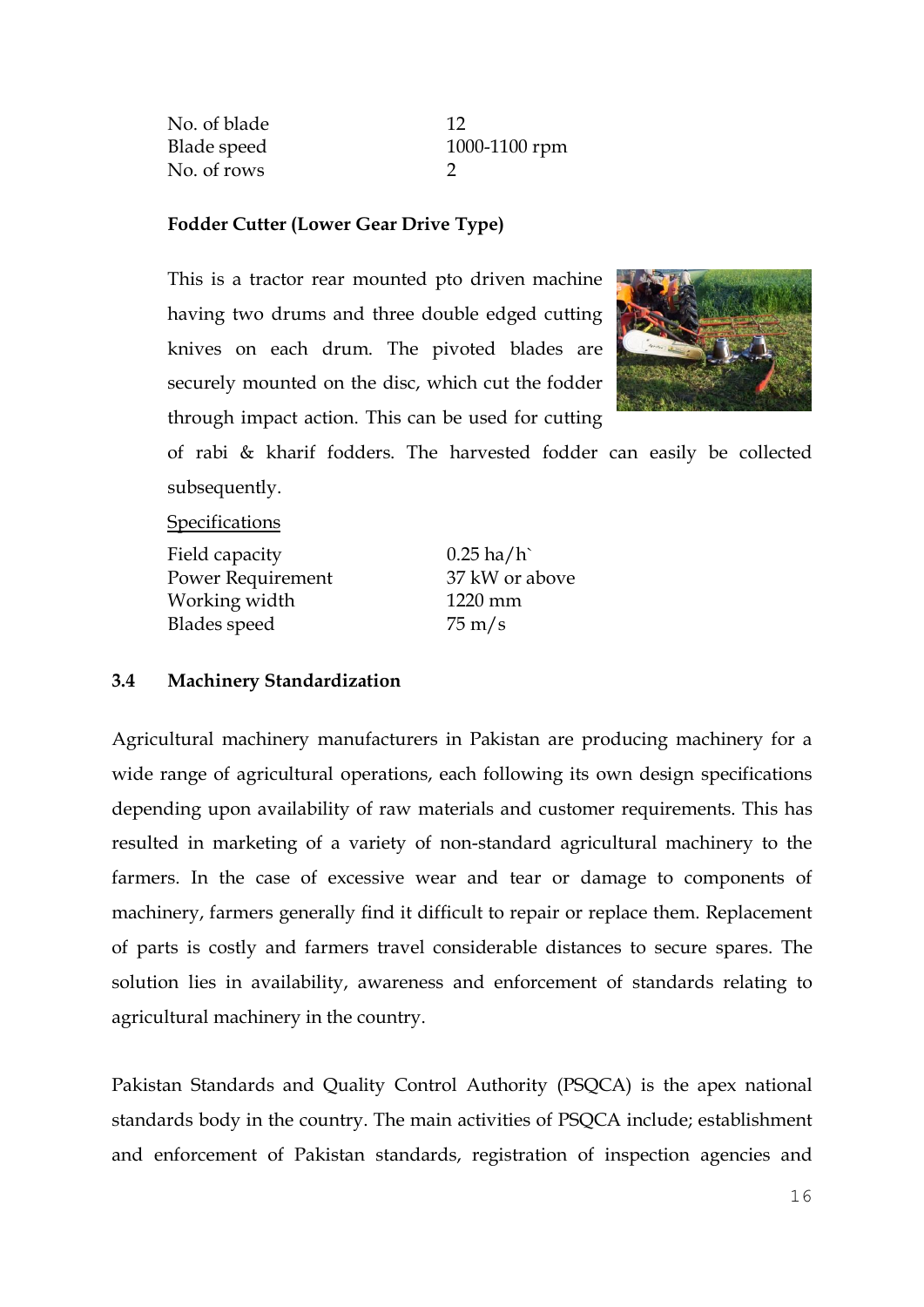testing of industrial raw materials and finished products against national or international specifications of standards. PSQCA is administratively attached with the Federal Ministry of Science and Technology. It has technical links with international, regional and other national organizations involved in this field and acts as an agent for the procurement and sale of their standards. More recently, all ISO standards (about 14000) have been directly adopted as Pakistan standards. All Pakistan standards, developed earlier, are being reviewed and the standards which can be replaced by ISO standards would be re-designated and only those standards would be retained as Pakistan standards which are specific to local products, raising number of Pakistan standards to about 15000.

Agricultural machinery standardization efforts in Pakistan have been focused on those machines which would promote appropriate technology, code of practice for improvement in efficiency, operation and utilization of agricultural machinery and those which would result in reduction of operating costs and maintenance. PSQCA has brought out some 25 basic standards related to agricultural machinery and has prepared standards on some of the components of tractors such as power take-off (pto); drawbar; attachment of mounted implements; mounting for front ballast weight; three-point linkage (categories 1, 2, 3 & 1N) and, lynch pins; and, operator's work place access and exit dimensions, and seating accommodation dimensions. Pakistan standards on some of the tractor- and animal-drawn equipment and their parts such as mould board plough, agricultural discs, cultivators (including tines, shovels and sweeps) scrapers, seed-cum-fertilizer drill (including seed feed roller and furrow openers) agricultural sprayers and trailer, knife back and knife sections for harvesting machines have also been developed. PSQCA has also developed national standards on test procedures for determination of power (drawbar and pto), hydraulic lift capacity, turning and clearance diameters, travel speed, noise level, visibility and field performance of agricultural tractors. A number of test codes on agricultural machinery such as seed-cum-fertilizer drill, knapsack (pneumatic) compression sprayer (non-pressure retaining type), manually operated sprayer (piston type), power operated knapsack sprayers, hydraulic spray nozzles for pest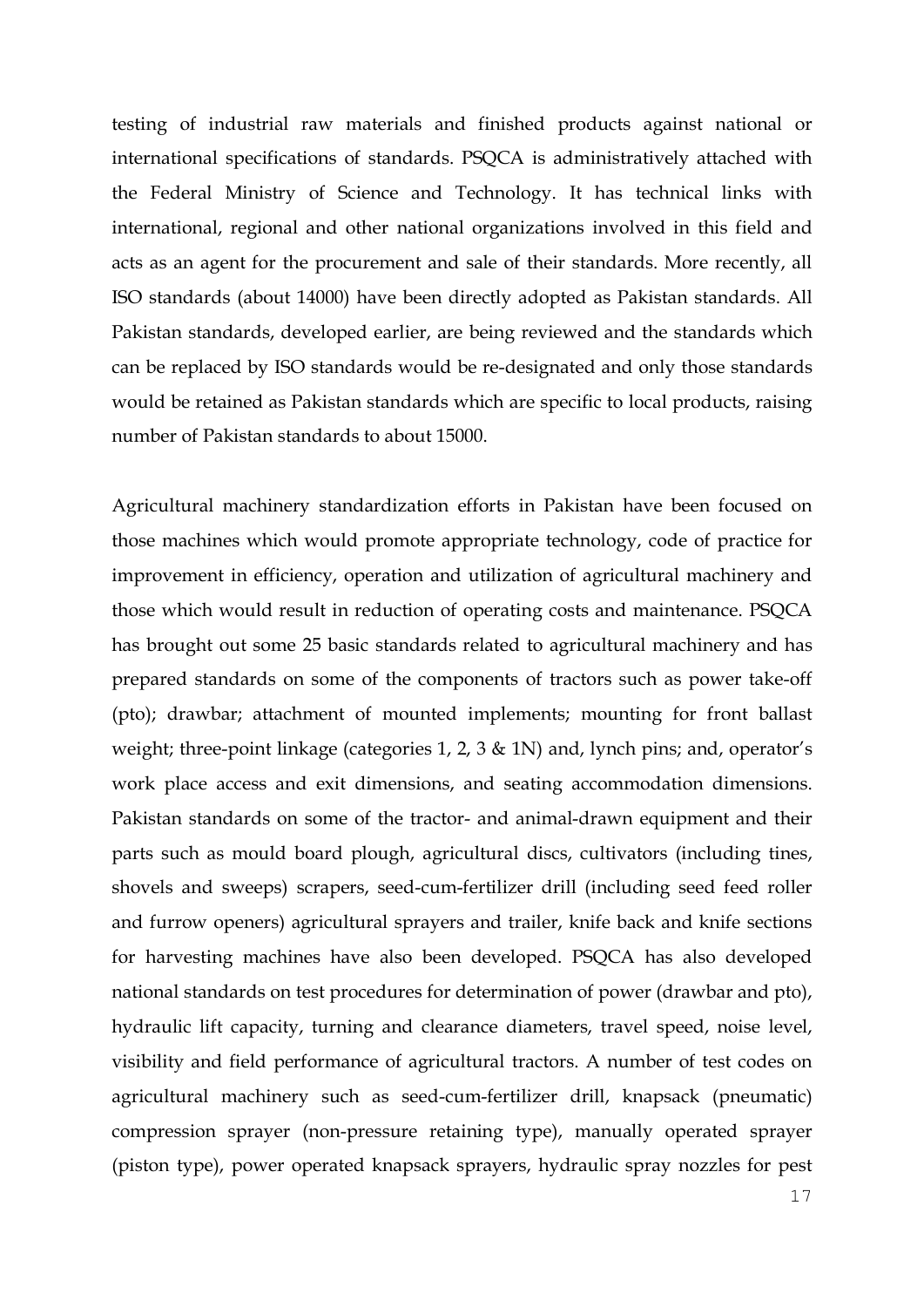control equipment, diesel engine fuel filters, combine harvester, stationary power thresher for wheat (hammer mill type), type testing of constant speed internal combustion engines, and engine test code (bench test) for the net power determination of agricultural tractors and machines have been developed besides development of safety standards related to some of the agricultural and earth moving machinery<sup>12</sup>.

## **3.5 Mechanization Issues**

- a) Agricultural mechanization R&D is mainly confined to the public sector. The existing capabilities and operational funds of the public sector R&D Institutions are inadequate to cope up with the rate of technological advancements and awareness creation among the farming community about usefulness of agricultural mechanization.
- b) There are little agricultural machinery R&D activities in the private sector due to the fear of copying of their products.
- c) There is little coordination among the existing agricultural mechanization R&D Institutions in the country.
- d) The planning approach is top down. Therefore, the research projects are, in general, not demand driven and hence, have little impact.
- e) Monitoring and evaluation of research work in subjective.
- f) Agricultural machinery R&D has so far concentrated on mechanizing crop production operations. Little attention is paid to mechanizing vegetables and fruit production, post-harvest technologies, livestock mechanization, renewable energy resources etc.
- g) Un-awareness of manufacturers about agricultural machinery standards, nonavailability of the standards in Urdu (national language) and their enforcement.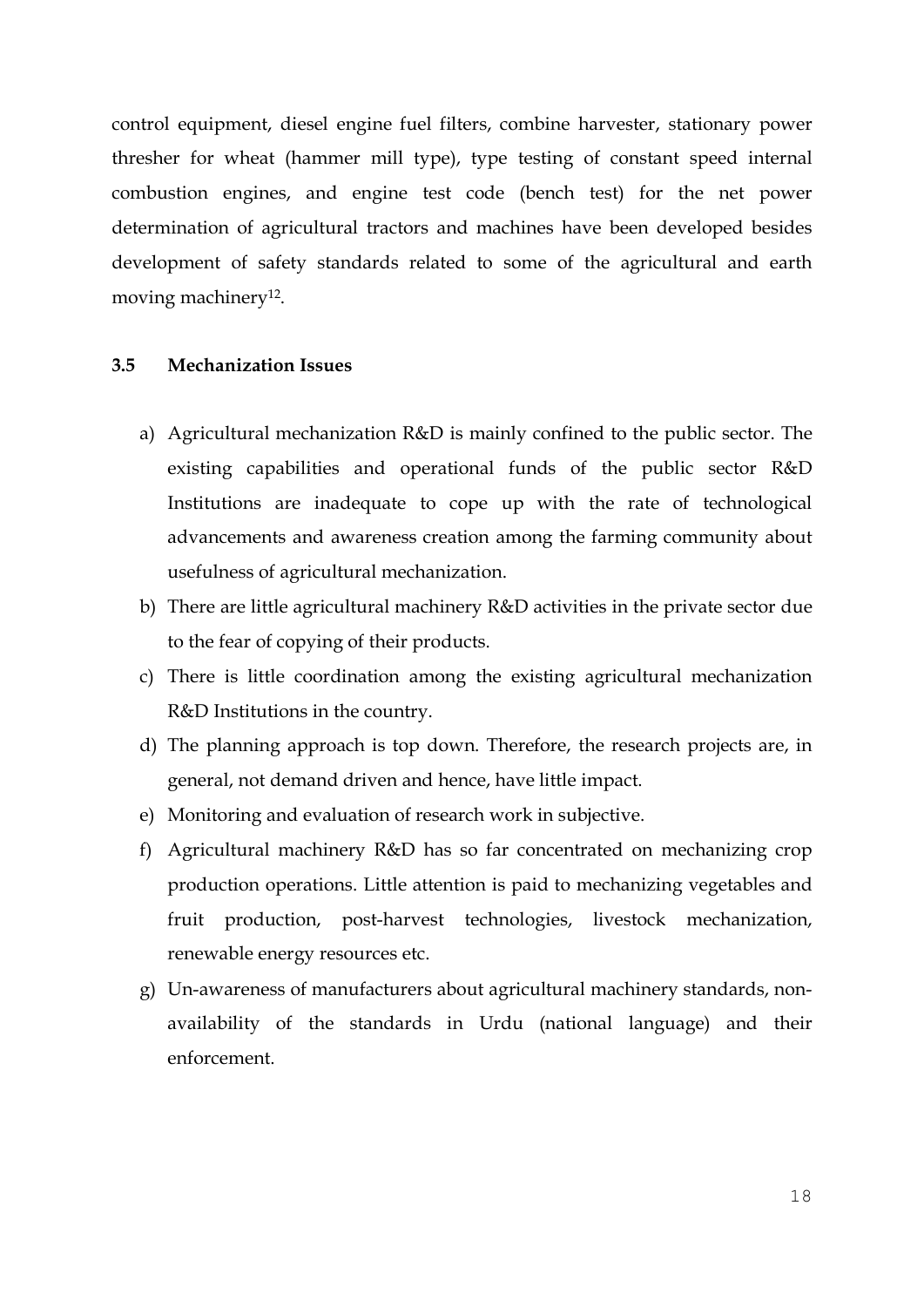#### **3.6 Recommendations**

- a) The existing capabilities of public sector agricultural mechanization R&D institutions should be strengthened.
- b) There is a need to establish R&D institutes like AMRI (located in Punjab) in other provinces of Pakistan.
- c) A National Network for Agricultural Machinery (NNAM) should be established to coordinate agricultural mechanization R&D activities for efficient utilization of available resources. The NNAM should identify researchable issues and then prioritize those as per market demand.
- d) Suitable machinery be developed for livestock sector such as harvesting and chopping of fodder, silage making and storage, milking of animals, dairy products etc. at farm level.
- e) The scope of agricultural mechanization R&D should be extended to processing agricultural produce for value addition and use of alternate energy sources at farm level.
- f) Print and electronic media should be used for promotion of agricultural mechanization technologies by developing and adopting simple informal approaches.
- g) In order to improve and maintain quality of locally produced agricultural machinery and provide useful information on performance of the imported machinery besides facilitating enforcement of Pakistan Standards, there is a need for establishment of a centre of excellence in the country. The centre is visualized as a specialized facility located near Lahore (industrial hub), possibly with regional satellites in north and south of the country.
- h) Private sector should be encouraged for:
	- i) initiation of in-house agricultural machinery R&D activities;
	- ii) improvement of quality and standard of their products for meeting international requirements;
	- iii) improvement of their manufacturing set-ups in order to manufacture machines and implements according to international market demand at competitive production cost; and,
	- iv) establishment of agricultural mechanization services provision, especially of costly agricultural machinery to the end-users.
- 4. **Conclusion**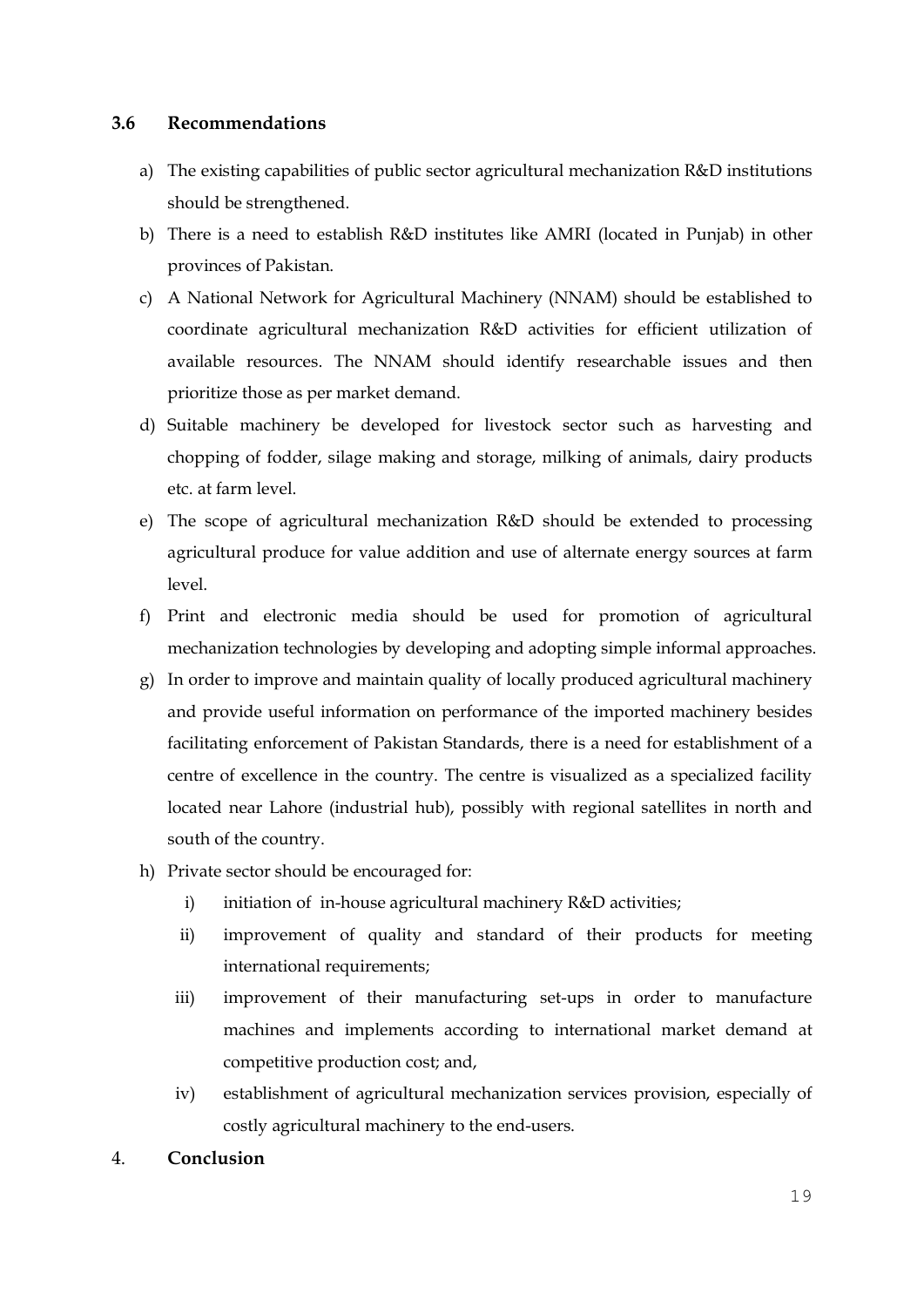Agriculture sector is considered as one of the main drivers of economic growth in Pakistan. It not only provides food (both fresh and processed) but also inputs for industries such as textiles (e.g. cotton and wool). The national economic growth demands that agriculture sector grows at a healthy rate and that it has to be highly efficient and competitive besides ensuring food and nutritional security for all in Pakistan and surplus for exports. Costs of production of various crops are however, not competitive due to low productivity levels mainly owing to inefficient farming practices. Challenges of the free market and globalization have further necessitated modernization of agriculture by developing appropriate strategies including development/introduction, testing and commercialization of efficient, cost-effective and sustainable agricultural mechanization technologies in the country. Some progress has been registered in this respect. However, a great deal of concerted efforts by both public and private sector organizations in harmony are needed for development and promotion of appropriate and sustainable agricultural mechanization in the country.